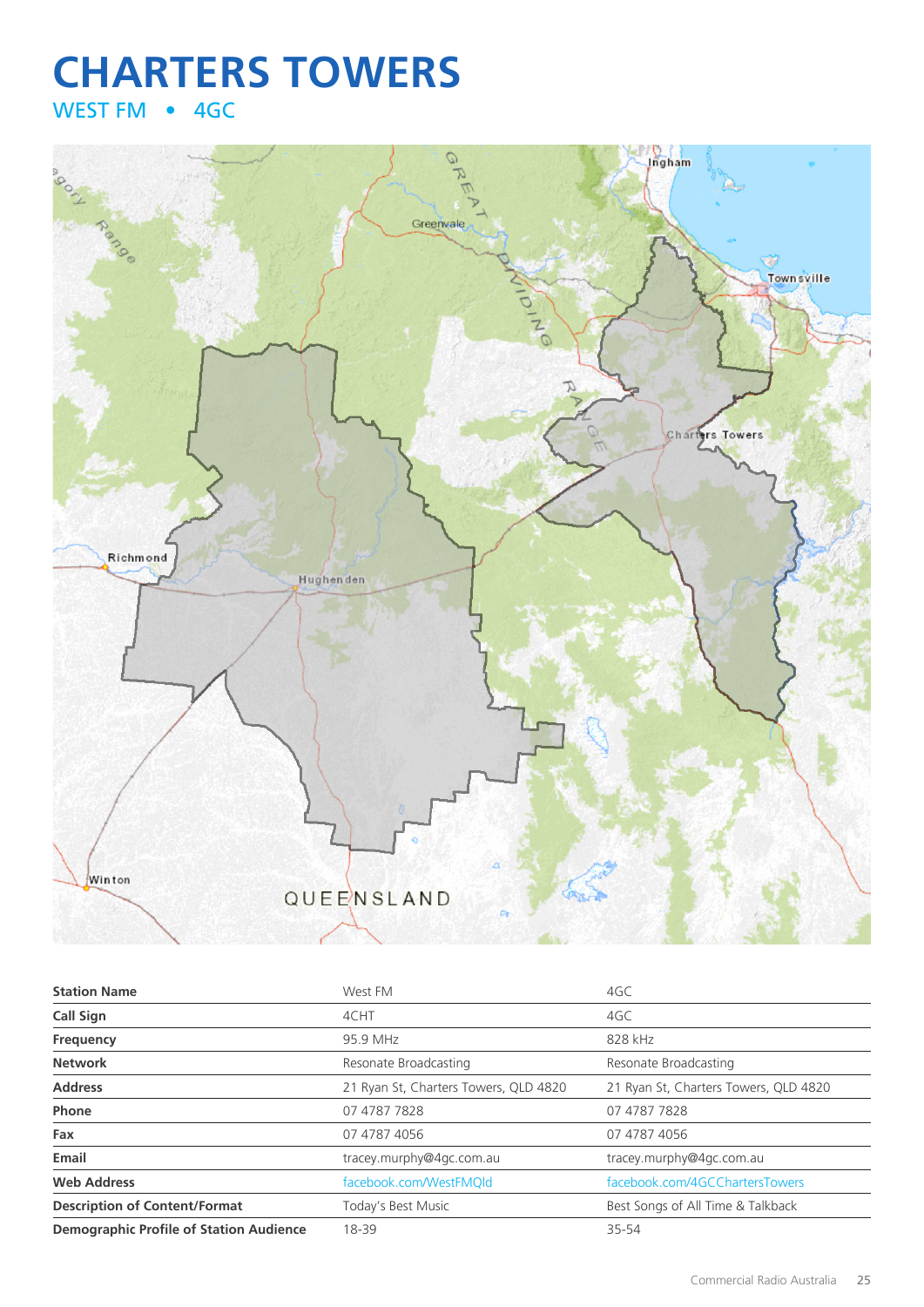# **CHARTERS TOWERS**

Charters Towers, located 130 kilometres southwest of Townsville on the Flinders Highway, is a centre for the local cattle and mining industries. It lies 138 kilometres east of the Great Dividing Range.

In comparison to the 2011 census, the population within the radio licence area of Charters Towers has decreased by 9.97% to 15,846.

Like many regional areas, Charters Towers has a relatively high proportion of children and teenagers; over 38% of families have children and 31% of the population is aged less than 25 years. The birthplace for 86% of the population was Oceania including Australian, New Zealander, Indigenous and Islander persons.

Of the 2,933 people attending an educational institution, 50% were in infants or primary, 41% were attending a secondary educational institution, 5% attending University or another tertiary institution and 5% attending TAFE. Of the 4,276 people who already have a tertiary qualification, 25% have a degree and 75% have a certificate, diploma or another tertiary qualification.

Of the total dwellings (5,557) in Charters Towers, 39% are owned outright and 28% are mortgaged. Private rental properties represented 23% of total dwellings. 23% of the total households (5,623) in the Charters Towers region have a household income range between \$21,000 – \$41,999pa, 22% between \$42,000 – \$77,999pa, 10% between \$78,000 – \$103,999pa, and 20% over \$104,000pa.

Most major banks, car dealers; and an extensive selection of retail, chain and independent stores are represented in the region.

#### **AGRICULTURE**

The inland areas of central and north Queensland are predominantly beef cattle areas; there are over 329 thousand beef cattle in the region. The area also holds nearly 16 thousand sheep and lambs.

#### EMPLOYMENT

The majority (62%) of the labour force of 7,209 is employed full time. The main industries of employment are:

- Agriculture Forestry and Fishing;
- Education and Training/Health Care and Social Assistance; and
- Wholesale Trade/Retail Trade/Accommodation and Food Services.

Charters Towers also has a large retail sector that supports the surrounding district.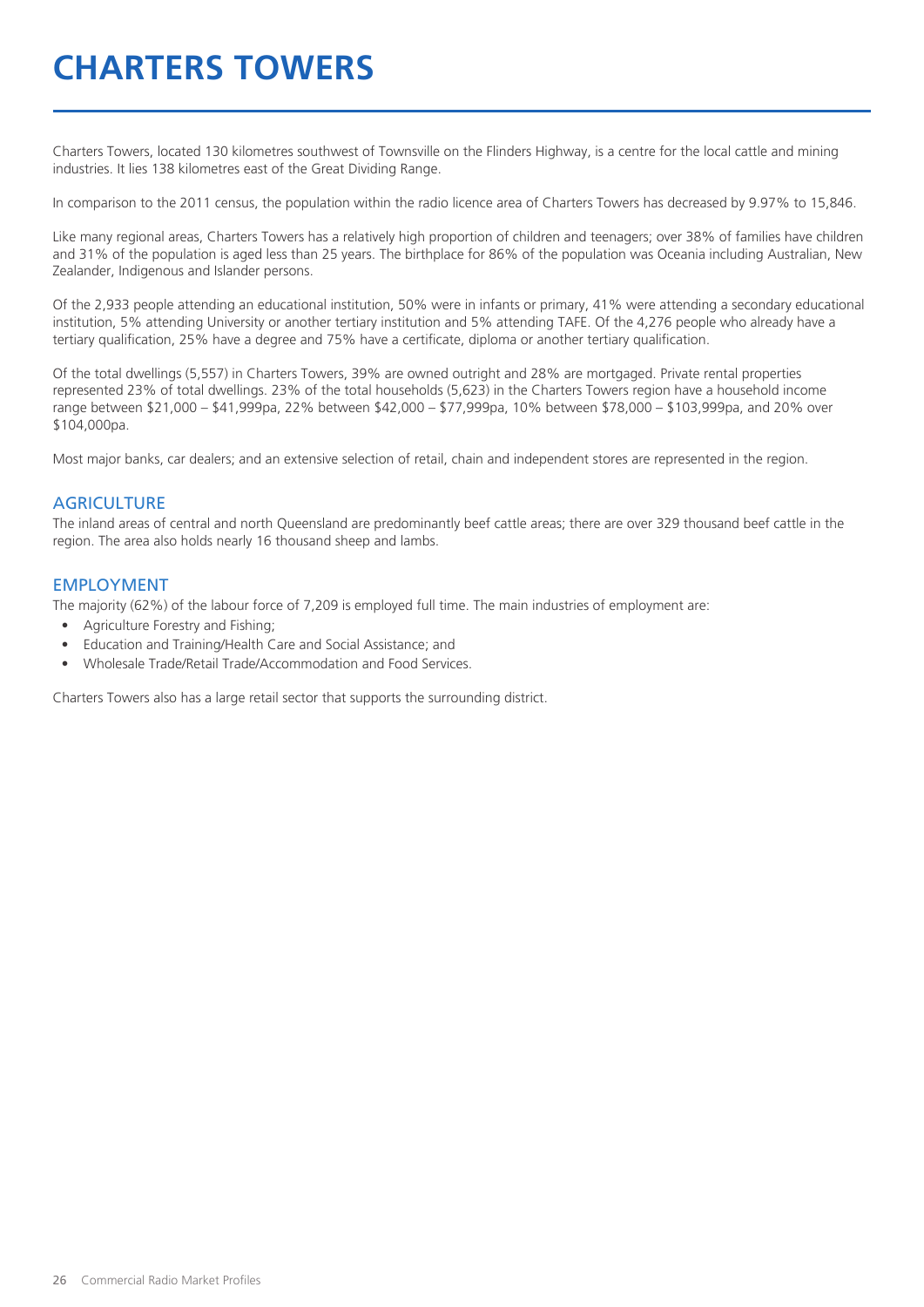# **CHARTERS TOWERS**

### AGE COHORTS

| Age                   | Male  | Female | Total    | <b>Market</b><br>population |
|-----------------------|-------|--------|----------|-----------------------------|
| 10+ years             | 6,890 | 6,900  | 13,790   | 87.03%                      |
| 0-9 years             | 1,049 | 1,007  | 2,056    | 12.97%                      |
| $10-17$ years         | 954   | 913    | 1,867    | 11.78%                      |
| 18-24 years           | 543   | 498    | 1,041    | 6.57%                       |
| $25-39$ years         | 1,193 | 1,321  | 2,514    | 15.87%                      |
| 40-54 years           | 1,572 | 1,720  | 3,292    | 20.77%                      |
| 55-64 years           | 1,160 | 1,045  | 2,205    | 13.92%                      |
| 65-74 years           | 959   | 856    | 1,815    | 11.45%                      |
| 75+ years             | 509   | 547    | 1,056    | 6.66%                       |
| Total 2011 population | 9,055 | 8,546  | 17,601   |                             |
| Total 2016 population | 7,939 | 7,907  | 15,846   | 100%                        |
| % change 2011-2016    |       |        | $-9.97%$ |                             |

#### LABOUR FORCE

| <b>Employment classification</b> | Total | Labour force |
|----------------------------------|-------|--------------|
| Full-time employed               | 4,467 | 61.96%       |
| Part-time employed               | 1.773 | 24.59%       |
| Not stated employed              | 424   | 5.88%        |
| Unemployed                       | 545   | 7.56%        |
| <b>Total labour force</b>        | 7.209 | 100%         |

### HOUSEHOLD INCOME

| Income range (pa)       | Total | Occupied<br>dwellings |
|-------------------------|-------|-----------------------|
| $$0 - $7,749$           | 149   | 2.65%                 |
| $$7,750 - $20,999$      | 418   | 7.43%                 |
| $$21,000 - $41,999$     | 1,282 | 22.8%                 |
| $$42,000 - $77,999$     | 1,261 | 22.43%                |
| $$78,000 - $103,999$    | 549   | 9.76%                 |
| $$104,000 - $129,999$   | 447   | 7.95%                 |
| $$130,000 - $155,999$   | 248   | 4.41%                 |
| $$160,000 - $181,999$   | 153   | 2.72%                 |
| $$182,000 - $207,999$   | 84    | 1.49%                 |
| $$208,000+$             | 167   | 2.97%                 |
| Not stated              | 865   | 15.38%                |
| <b>Total households</b> | 5,623 | 100%                  |

#### FAMILY STRUCTURE

| Type of family                | Total | <b>Total families</b> |
|-------------------------------|-------|-----------------------|
| Couple families - Children    | 1,520 | 38.97%                |
| Couple families - No children | 1,718 | 44.05%                |
| Single parents                | 622   | 15.95%                |
| Other families                | 40    | 1.03%                 |
| <b>Total families</b>         | 3,900 | 100%                  |

## **OCCUPATION**

| <b>Employment classification</b>                                     | <b>Total</b> | <b>Occupations</b> |
|----------------------------------------------------------------------|--------------|--------------------|
| Managers/Professionals                                               | 2,250        | 33.85%             |
| Technicians & trade workers/<br>Community & personal service workers | 1.479        | 22.25%             |
| Clerical & administrative workers                                    | 599          | 9.01%              |
| Sales workers                                                        | 471          | 7.09%              |
| Machinery operators & drivers/Labourers                              | 1.736        | 26.12%             |
| Not stated                                                           | 111          | 1.67%              |
| <b>Total</b>                                                         | 6,646        | 100%               |

### INDUSTRY

| <b>Industry</b>                                                                                               | <b>Total</b> | Workforce |
|---------------------------------------------------------------------------------------------------------------|--------------|-----------|
| Agriculture, forestry & fishing                                                                               | 1,508        | 22.96%    |
| Mining                                                                                                        | 458          | 6.97%     |
| Manufacturing/Electricity, gas, water &<br>waste services/Construction                                        | 591          | 9%        |
| Wholesale trade/Retail trade/<br>Accommodation & food services                                                | 985          | 15%       |
| Transport, postal & warehousing/<br>Information, media & communications                                       | 310          | 4.72%     |
| Financial & insurance services/<br>Rental hiring & real estate services/<br>Administration & support services | 242          | 3.69%     |
| Professional scientific & technical services                                                                  | 118          | 1.8%      |
| Public administration & safety                                                                                | 452          | 6.88%     |
| Education & training/Health care &<br>social assistance                                                       | 1,366        | 20.8%     |
| Arts & recreation services                                                                                    | 40           | 0.61%     |
| Other services                                                                                                | 223          | $3.4\%$   |
| Not stated                                                                                                    | 274          | 4.17%     |
| Total                                                                                                         | 6,567        | 100%      |

#### ANNUAL HOUSEHOLD EXPENDITURE

| <b>Product or service</b>            | $$000's$ (pa) |
|--------------------------------------|---------------|
| Food & non-alcoholic beverages       | 64,373        |
| Alcoholic beverages                  | 9,267         |
| Clothing & footwear                  | 11,825        |
| Household furnishings & equipment    | 15,482        |
| Furniture & floor coverings          | 4,723         |
| Household appliances                 | 3,942         |
| Household services & operation       | 13,134        |
| Medical care & health expenses       | 23,023        |
| Motor vehicle purchase               | 16,116        |
| Motor vehicle running costs          | 40,666        |
| Recreation                           | 48,127        |
| Recreational & educational equipment | 12,031        |
| Holidays                             | 21,096        |
| Personal care                        | 8,139         |